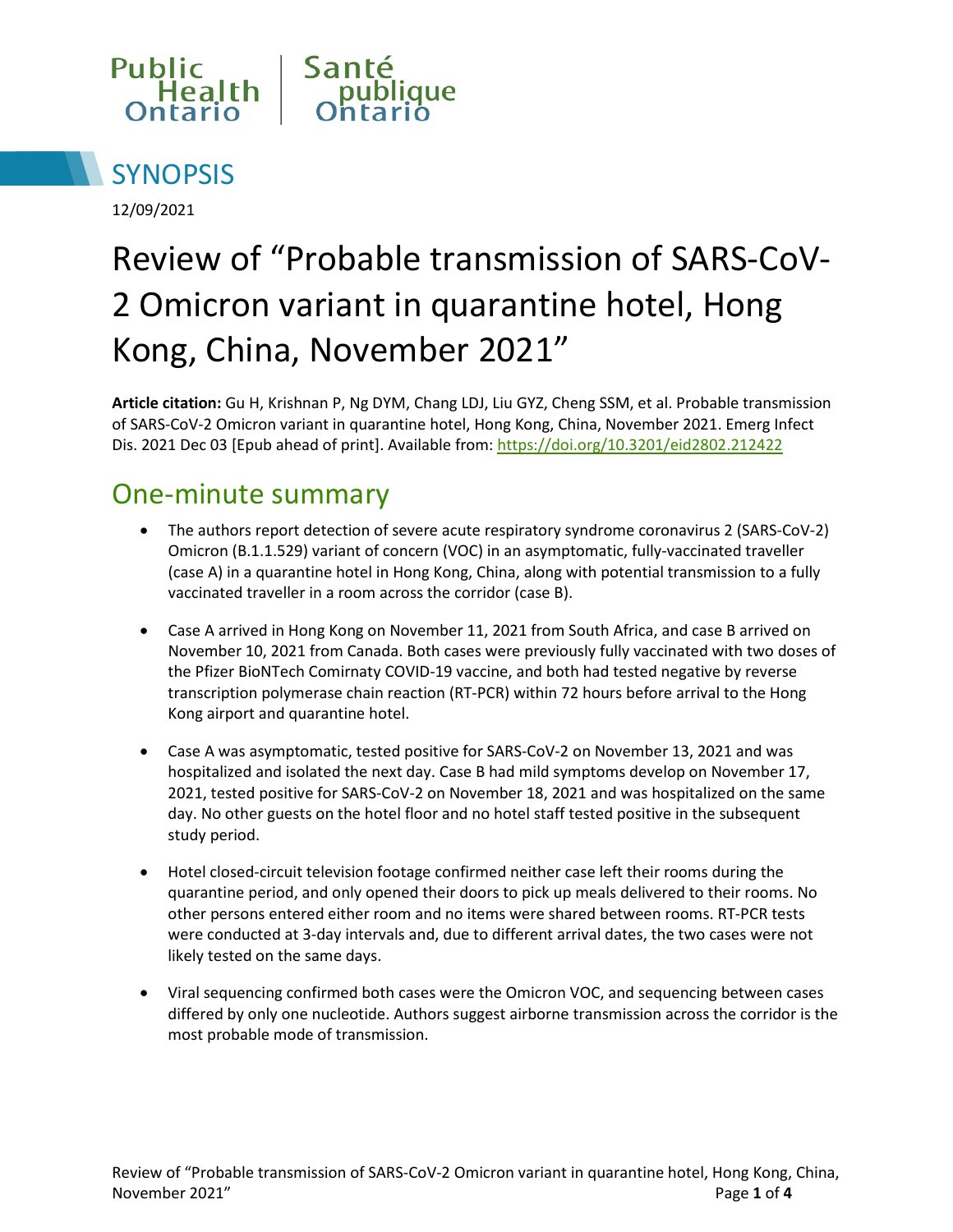# Additional information

- Omicron was designated as a VOC by the World Health Organization (WHO) on November 25, 2021, and as of December 9, 2021 the Global Initiative on Sharing All Influenza Data (GISAID) reported 42 countries have shared 1,292 Omicron genome sequences.<sup>1</sup>
- The cycle threshold  $(C_t)$  values for cases are reported: case A,  $C_t$  value=18; case B,  $C_t$  value=19. Authors report these  $C_t$  values indicate high viral loads.
- Viral sequencing was conducted from respiratory swab samples collected from cases A and B at the WHO laboratory at the University of Hong Kong.
- Authors compare Omicron's sequencing profile, which revealed a large number of mutations (n=57), with other VOCs and variants of interest (VOIs). Of the 35 mutations found on Omicron's spike protein, 43% were also identified in other VOCs and VOIs, and 31% were found only in VOCs (Alpha, n=6; Beta, n=4; Gamma, n=5; Delta, n=4). Several of the 22 non-spike protein mutations identified are not novel and have been identified in other SARS-CoV-2 variants.
- It is reported that the large number of mutations may theoretically impact RT-PCR tests results, virus antigenicity, transmissibility, replication, disease severity or immune escape. However, more evidence is needed to know any true impact of the Omicron VOC on these virus and disease characteristics.

#### PHO reviewer's comments

- This report provides a brief overview of two cases of Omicron VOC identified in a quarantine hotel; however, additional details would be beneficial to better understand the potential mechanisms of transmission. For example, closed-circuit television camera footage was used to confirm no direct contact or shared items between the cases and more information on timing between door openings, and distance between their respective hotel room doors would have been of interest. Airflow direction and ventilation within the hotel hallway would also have been of interest.
- The authors report that the viral genomes differed by only 1 nucleotide; however, 6 unrelated sequences from Africa in the appendix also only differ by 1-2 nucleotides. Given the short time frame and lack of genetic heterogeneity of Omicron, genetic sequencing cannot rule out that case B acquired their infection in Canada. However, the author's conclusion are the most likely explanation. Details of the travellers' movements and experiences (e.g., on their flights) prior to arrival at the quarantine hotel are not reported. While it is reported no cases were identified among other hotels guests or staff, the follow up period and testing strategy are not described. Findings from this report should be interpreted within the limitations of a brief case report.
- PHO's recent report on the Omicron VOC reported it has over 50 mutations,<sup>2</sup> which is consistent with Gu et al.'s (2021) investigation identifying 57 mutations. Also consistent between reports is discussion around the need for more evidence to determine with certainty if and how Omicron mutations will impact transmissibility, disease severity, or vaccine effectiveness.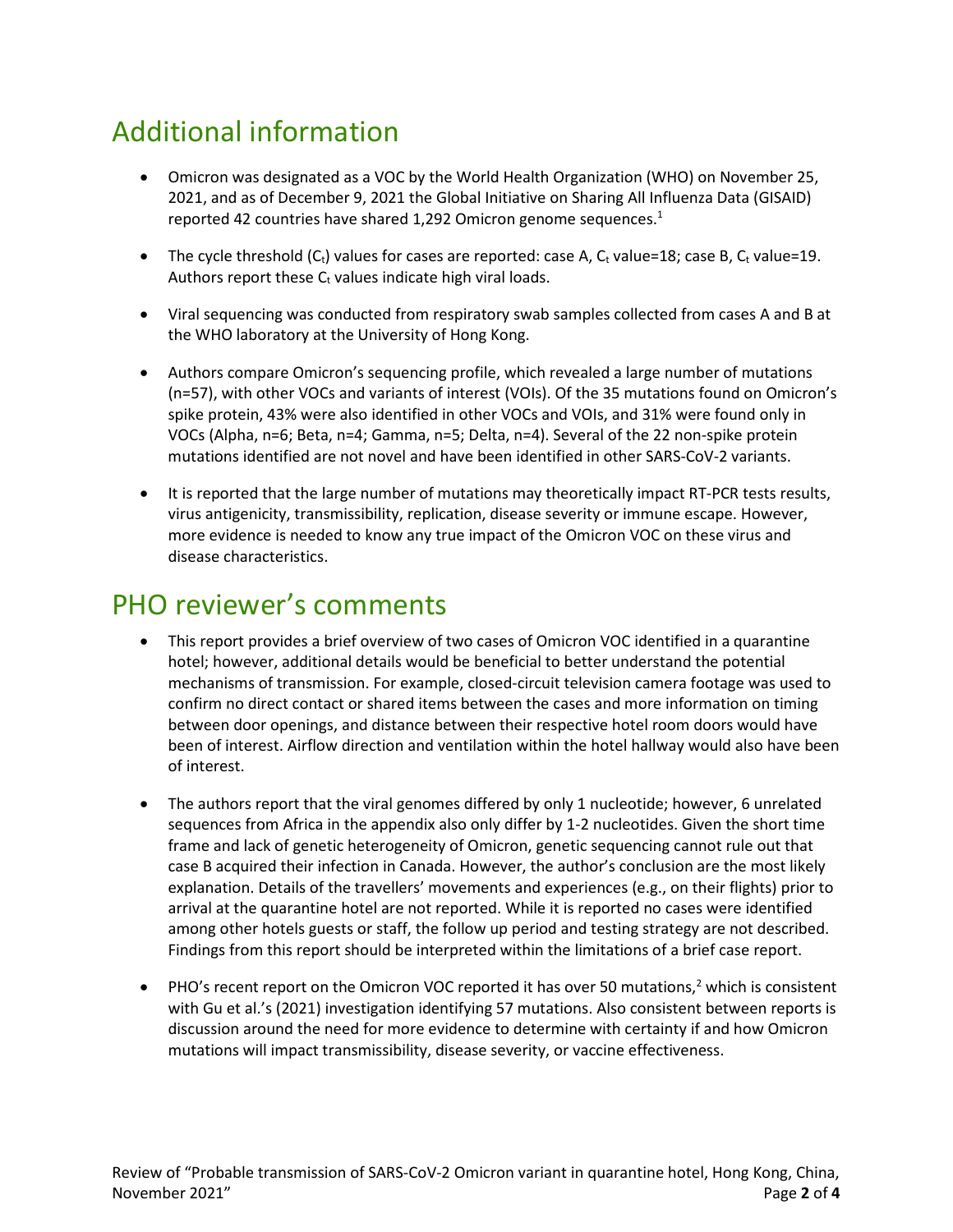# Additional references

- 1. GISAID. Tracking of variants [Internet]. Munich: Freunde von GISAID; 2021 [cited 2021 Dec 09] Available from:<https://www.gisaid.org/hcov19-variants/>
- 2. Ontario Agency for Health Protection and Promotion (Public Health Ontario). COVID-19 variant of concern Omicron (B.1.1.529): risk assessment [Internet]. Toronto, ON: Queen's Printer for Ontario; 2021 Nov 29 [cited 2021 Dec 06]. Available from[: https://www.publichealthontario.ca/-](https://www.publichealthontario.ca/-/media/documents/ncov/voc/2021/11/covid-19-omicron-b11529-risk-assessment.pdf?sc_lang=en) [/media/documents/ncov/voc/2021/11/covid-19-omicron-b11529-risk](https://www.publichealthontario.ca/-/media/documents/ncov/voc/2021/11/covid-19-omicron-b11529-risk-assessment.pdf?sc_lang=en)[assessment.pdf?sc\\_lang=en.](https://www.publichealthontario.ca/-/media/documents/ncov/voc/2021/11/covid-19-omicron-b11529-risk-assessment.pdf?sc_lang=en)